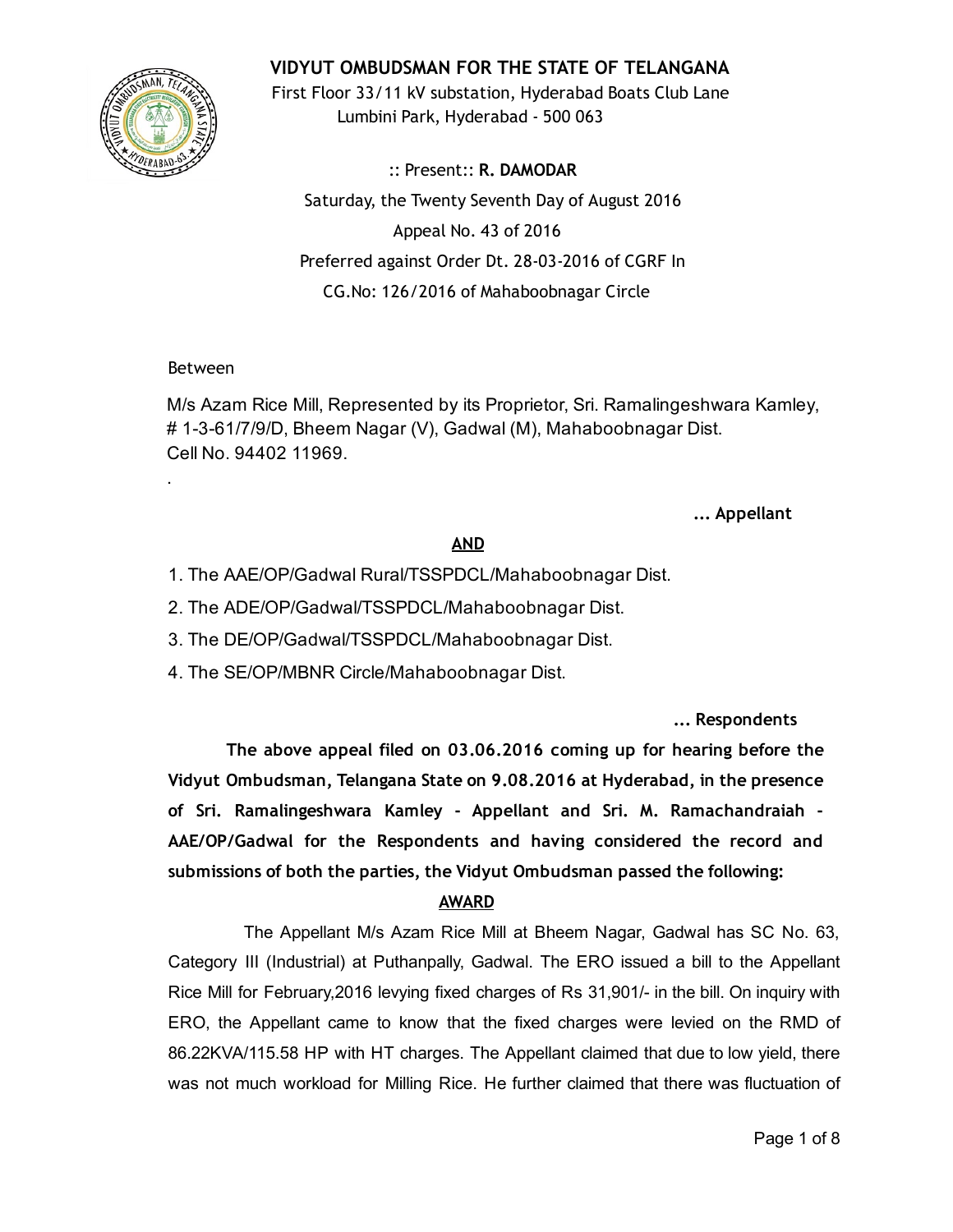voltage due to improper maintenance of the Substation, the electric meter and motors of the Rice Mill were getting burnt due to high voltage. In the last five years, the Appellant claimed, that earlier five meters got burnt and no action has been taken to correct the voltage fluctuation. He sought revision of the bill avoiding fixed charges and lodged a complaint to that effect with the CGRF..

2. The 3rd Respondent/DE/O/Gadwal through a letter dt.10.3.2016 stated that the recorded maximum demand (RMD)/HP Value of the Appellant during Feb,2016 was 86.22KVA/ 115.58HP and therefore, CC charges were calculated on HT side due to increase of RMD of more than 100 HP and imposed fixed charges of Rs 31,458/ on the Appellant Rice Mill.

3. During hearing before the CGRF, the Appellant claimed that he received a bill for Rs 31,901.40 instead of Rs 2941.50 and that he was using only 25 HP and not 100 HP and sought withdrawal of the excess fixed charges. He further claimed that during the years 2014 and 2015, though the Maximum demand reached was above 100 HP, still he was charged Rs 3,500/- and therefore, he sought withdrawal of the fixed charges from the bill. He further claimed that he is being serviced from Puttanpally Sub Station and that instead of 440 V supply, he has been getting 500 V supply, resulting in burning of meters for the last four years.

4. The AAO/ERO/Gadwal claimed that the (RMD)HP Value of the Appellant during Feb,2016 was 86.22 KVA/115.58 HP and therefore, the CC charges bill was prepared on HT side due to increase of RMD of more than 100 HP and fixed charges were imposed too.

5. On the basis of the record and hearing, the CGRF merely directed the Respondents to collect the fixed charges as per the bill issued in the month of Feb,2016, through the impugned orders.

6. Aggrieved and not satisfied with the impugned orders, the Appellant preferred the present Appeal claiming that since about 28 years, he has been running 74 HP motors and he has not fixed any additional motor and never got excess billing on the basis of RMD. He claimed that only in Feb,2016 he received excess bill towards fixed charges amounting to Rs 31,901/. Further, the Appellant claimed that because of drought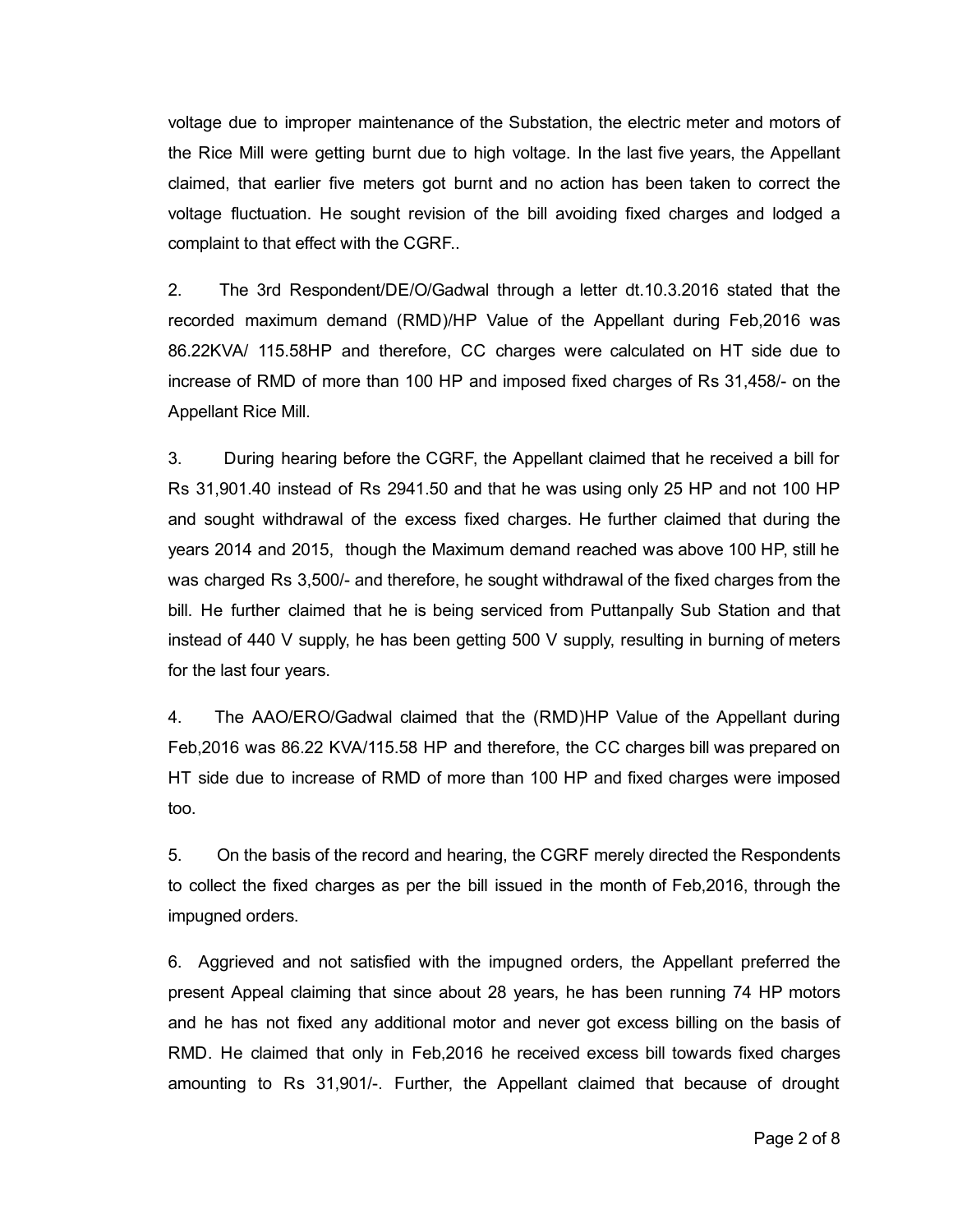conditions, a small scale industry like his rice mill have stopped functioning. He sought removal of Rs 31,901/- representing fixed charges from the CC bill.

7. In the Appeal, the 1st Respondent filed a reply dt.2.7.2016 reiterating that RMD/HP values of the Appellant during February,2016 was 86.22KVA/115/58 HP and therefore, fixed charges as per clause  $3.3.1V$  of the Tariff Order 2015-16 and as per clause 12.3.2 of GTCS which says that whenever the RMD of any service connection under LT Category III exceeds 75 KVA( 1KVA= 1KW) such excess demand shall be billed under HT category I (11 KV Supply) and thus, the 1st Respondent claimed that the Appellant was billed on that basis.

8. The 1st Respondent further through his letter dt.8.8.2016 regarding the high voltage supply alleged by the Appellant claimed that the service connection of the Appellant LT category III, three phase contracted load 74 HP is located just about 1KM away from Veerapur Sub Station being fed by 11 kv express feeder. The phase to phase voltage recorded was 477 Volts. Now the tap has reduced to tap 4(previously tap 5) to reduce 11kv side voltage. He claimed that in addition to this, 11KV express feeder is tagged on to 11kv housing board feeder to further drop the voltage and now the recorded voltage is between 444 volts and 455 volts, which is during the off season. He claimed that during the season, the voltage would further drop to 430 volts-440 volts in normal voltage.

9. The 2nd Respondent further claimed that 33/11 KV Veerapur Sub Station is a highly agricultural density sub station. Three 33/11 KV sub stations at Pudur, Zammiched and Beeroli have been erected and they are in a complete shape and these are not loaded due to non engagement of operators. He is confident that the high voltage problem would be permanently solved if these sub stations start operation.

10. The 1st Respondent, in a significant manner, further observed that the rice mill operates seasonally and during the off season, it is kept idle and therefore, during this idling, the motors would get jammed and when they are started, they draw high current and for same voltage, the power input will increase and thus motors and meters get burnt. This problem can be solved according to him by running the machinery frequently. He further suggested that by using suitable capacitors, high current will be compensated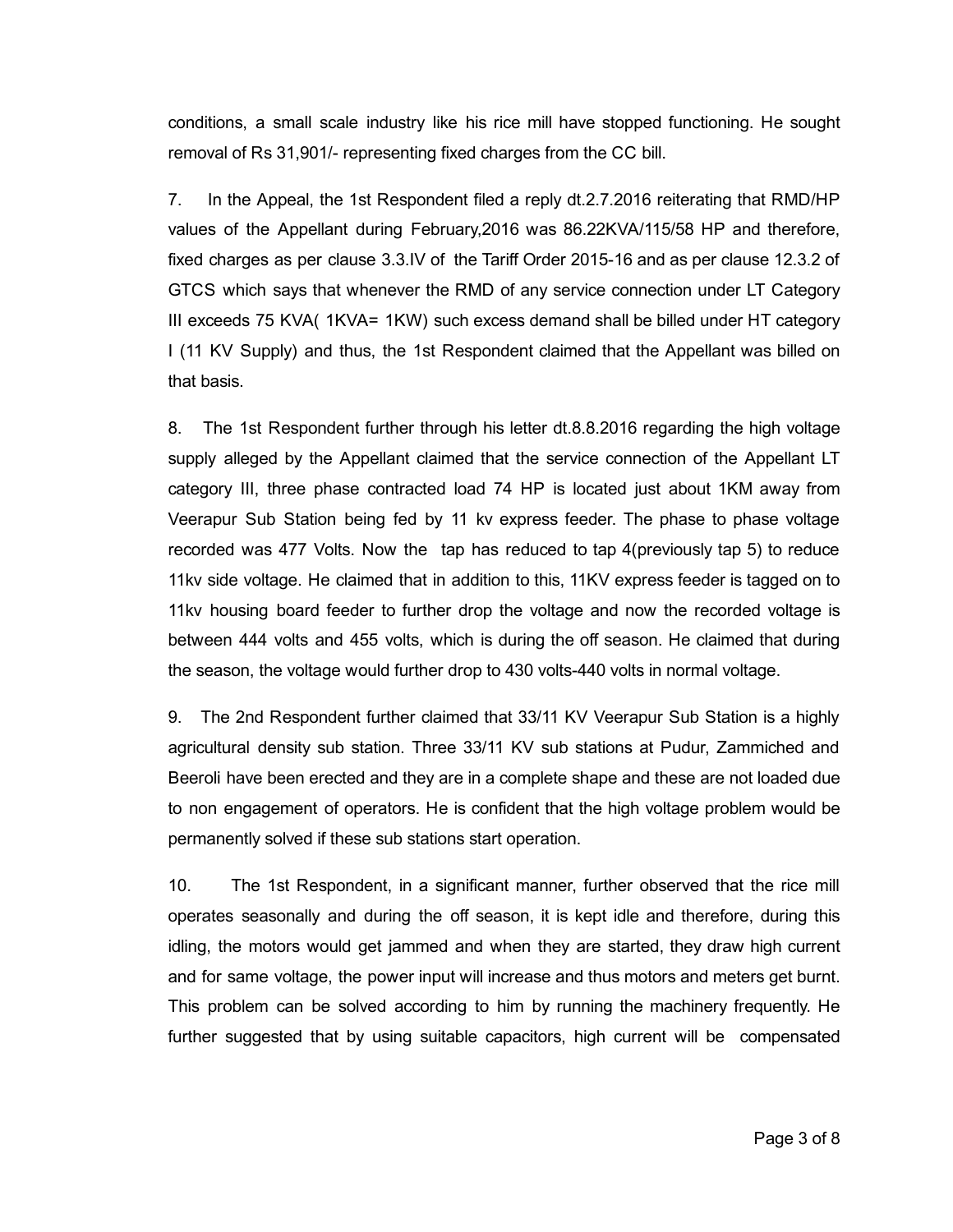locally and all electric equipment would be safe and the Appellant has to install suitable capacitors to avoid problems.

11. Mediation has not succeeded, since the Appellant is pleading for removal of the fixed charges and the Respondents are insisting on imposing such charges.

12. On the basis of the record and material available, the following issues arise for determination:

i. Whether the Respondents are entitled to impose fixed charges of Rs 31,901/ and the Appellant is liable to pay this amount, on the ground that the RMD of the Appellant, in the month of Feb,2016 was 86.22 KVA/115.58 HP and that when RMD is more than 100 HP, the CC bill has to be prepared on HT side?

ii. Whether the Appellant is entitled to any relief regarding high voltage being faced at the Rice Mill?

iii. Whether the impugned orders are liable to be set aside?

### Arguments heard.

#### Issues 1 to 3

13. The Appellant pleaded that the installed capacity of his rice mill is 74 HP. He claimed that since he used power with 74HP, there is no possibility of drawing more power than the installed capacity. The Respondents claimed that the Appellant, in the month off Feb,2016 drew power with RMD(KVA) of 86.22 showing 115.58 HP. They are relying on the Energy Billing System of ERO 26 Gadwal which is filed along with the reply. A perusal of this EBS statement from 1.1.2013 to 4.7.2016 shows similar consumption pattern in January and February,2015 also. The Appellant paid the CC charges for January and February - 2015 including fixed charges on the consumption without any demur.

14. It is to be noted that presently the utility employs an electronic trivector meter, for billing purposes.

The minimum outputs from the electronic meters are

• Maximum demand registered during the month, which is measured in preset time intervals (say of 30 minute duration) and this is reset at the end of every billing cycle.

• Active energy in kWh during billing cycle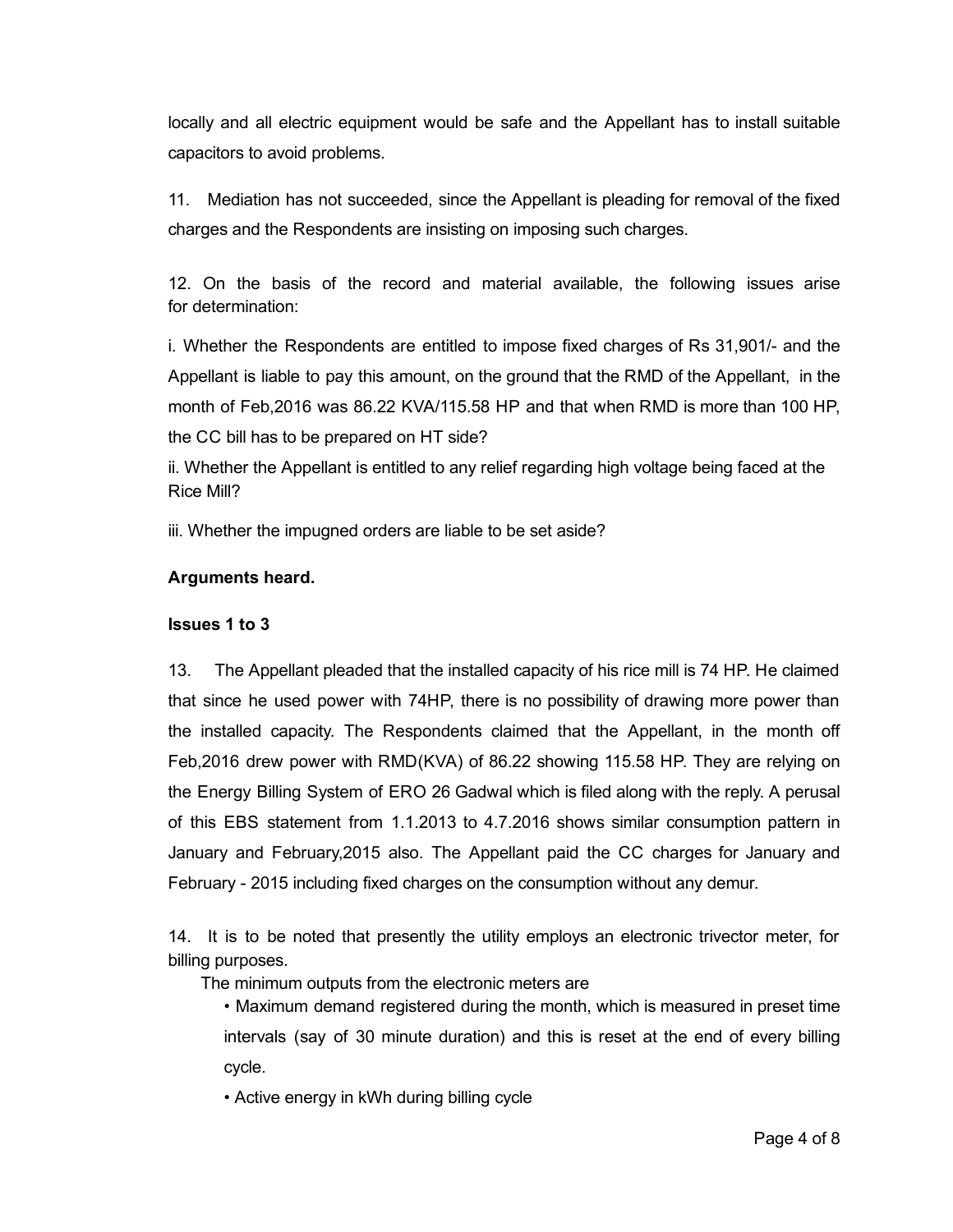• Reactive energy in kVArh during billing cycle and

• Apparent energy in kVAh during billing cycle It is important to note that while maximum demand is recorded, it is not the instantaneous demand drawn, as is often misunderstood, but the time integrated demand over the predefined recording cycle.

Therefore, the apprehension of the Appellant that there is no basis for alleging consumption of more power than the contracted one is not correct.

15. The Tariff Order 2015-16 sets at rest the tariff on the energy billing to the service in question. On the basis of the Tariff Order clause 3 (3)IV part B LT Tariff *"If the recorded demand of any service connection under this category exceeds the 75 KVA(1KVA=1KW), such excess demand shall be billed at the demand prescribed under HT Category 1 (11 KV supply)."*. The claim of the Appellant that the Rice Mill has not consumed power more than the installed capacity and therefore, he is not liable to be pay the fixed charges and excess billing is not tenable, since there is no allegation that the meter is defective or the machinery installed could not have drawn the excess power.

16. The 1st Respondent, as an answer to the allegation about excess recording by the meter, claimed that the rice mill in question has been running seasonally and during the remaining period, the machinery is not put to use, which would result in the electric motors getting jammed after extended period of lying idle. He claimed that when these motors are started after such a long gap, they draw high current and for the same voltage, the power input would increase resulting in sometimes motors getting burnt and so also the meters. It has to be noted that the excess drawing of power is not a sudden phenomenon as generally perceived. The maximum demand registered during the month which is measured in preset time materials (say 30 minutes duration each) and this is reset at the end of every billing cycle.

17. Thus, the consumption of power is recorded by the time integrated demand over the predefined recording cycle. This resulted in the appellant rice mill drawing excess power during the month of February,2016 even though the installed capacity of the electrical equipment was 74 HP. The 1st Respondent suggested using suitable capacitors to control high current locally and to safeguard the electrical equipment. To avoid drawing of high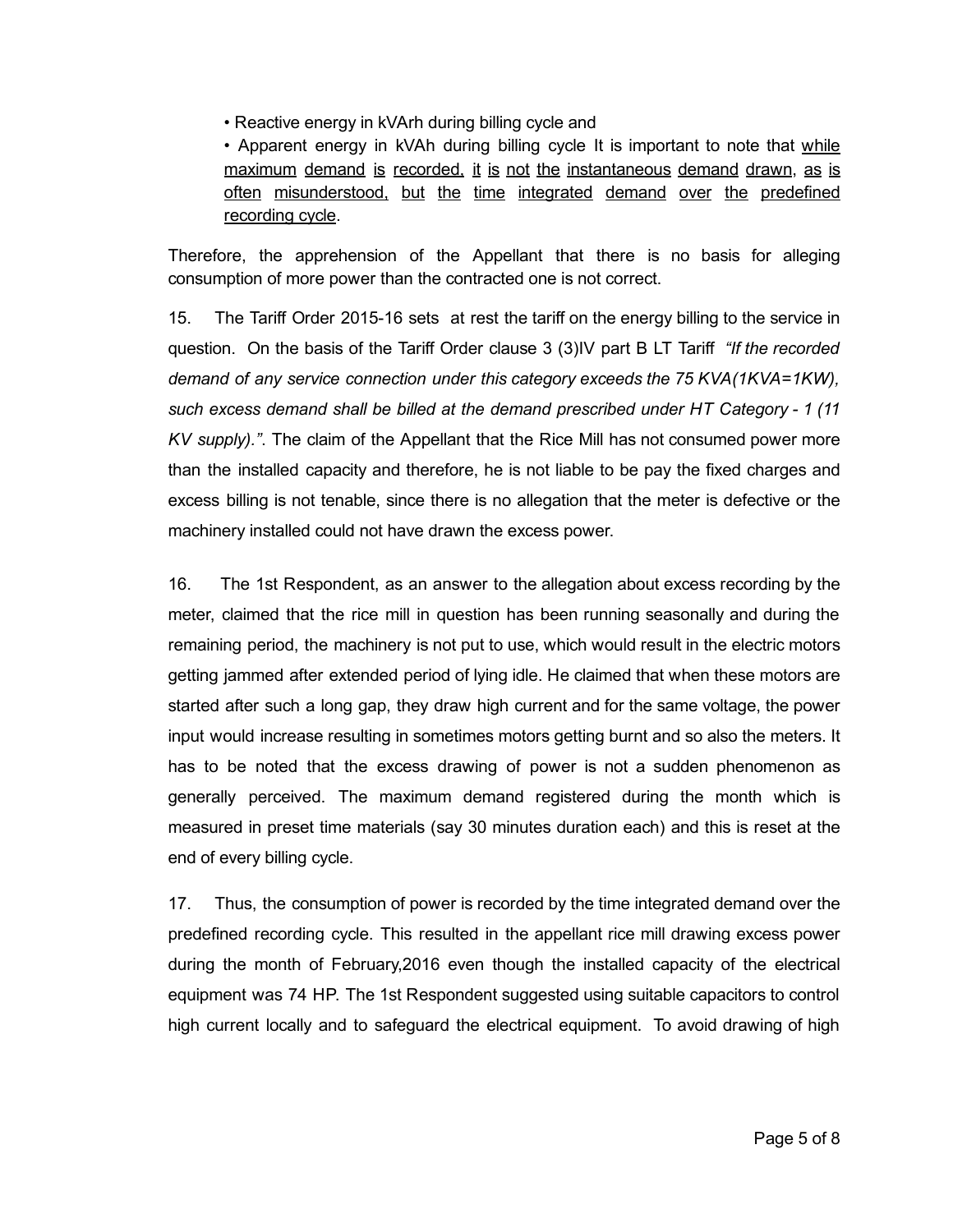current, the 1st Respondent has rightly suggested running of the machinery frequently to keep them from jamming and drawing high power when started after a long idle.

18. As far as the billing of the Appellant on HT side is concerned, the Tariff Order of FY 2015-16 Part A LT tariffs clause 3 LT III Industry Category clause  $(3)$   $(3)(IV)$  of the Tariff Order 2015-16 mandates that "if the recorded demand of any service connection under this category exceeds the 75 KVA (1KVA=1KW), such excess demand shall be billed at the demand charge prescribed under HT Category - (11 KV SUPPLY)". This clause clearly applies to the present case and it enabled the DISCOM to charge HT tariff to LT III industry Category consumer/Appellant.

19. Similarly, Clause 12.3.3.2 of GTCS permits charging HT tariff rates when unauthorised additional load is detected. In the present case, the recorded demand was RMD(KVA) 86.22. The Respondents have correctly charged the Appellant with HT tariff and added fixed charges to the bill properly and included in the bill in the month of Feb,2016. There are no other reasons to question the fixed charges imposed on the Appellant.

20. There are allegations about high voltage against the DISCOM causing damage to the meters and the equipment of the Appellant in the past. The Appellant also demonstrated during hearing about the high voltage the rice mill was getting at its end. The Appellant claimed that he was getting 500 Volts supply instead of 440 V supply causing damage to his machinery and equipment. On this aspect, the 1st Respondent claimed that the recorded voltage now is between 444 V and 455 V and not 500 V. This is during off season and during the season, he claimed that the voltage would further drop to 430 V to 440 V which is normal voltage. He further claimed that the 33/11 KV Veerapur substation is intensive agriculture density substation and that three 33/11 KV sub stations came up at Pudur, Jammiched and Beroli and they are in complete shape and the high voltage problem would be solved once these sub stations start functioning. The 1st Respondent further represented that the sub station now being served is quite near to the Appellant's Rice Mill serving distant villages and therefore, to supply proper voltage to the distant villages, a little high voltage is being maintained and this is affecting the Appellant Rice Mill because of its proximity to the sub stations and once these new sub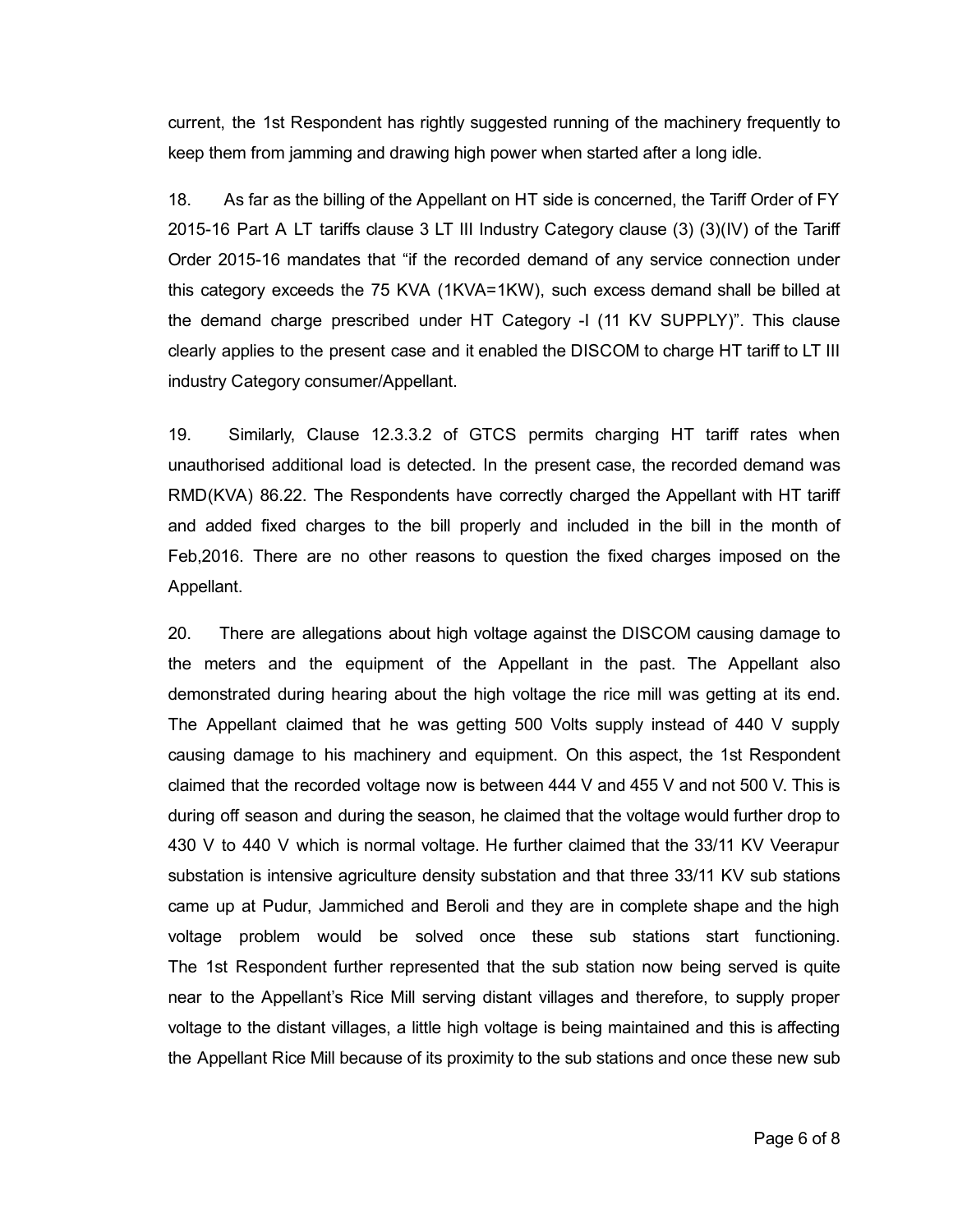stations start functioning, the problem of high voltage would be solved and this reply fully answers the problem raised by the Appellant.

21. The impugned orders lack reasoning and therefore, on that ground alone, it is liable to be set aside. In view of the foregoing reasons, the issues 1 to 3 are answered accordingly.

22. In the result, the Appeal is disposed of holding that:

- a. the claim of the Appellant that the Respondents cannot impose fixed charges in violation of the tariff order is negatived.
- b. the Appellant is liable to pay the fixed charges imposed in the CC bill for the month of February,2016 which are legitimately imposed by virtue of part A LT Tariffs, Clause 3 LT - III Industry Category subclause (3) (iv) of the Tariff order 2015-16.
- c. the impugned orders are set aside solely on the ground of lack of reasons.

23. This award shall be implemented within 15 days of its receipt at the risk of penalties as indicated in clauses 3.38, 3.39, and 3.42 of the Regulation No. 3/2015 of TSERC.

TYPED BY CCO, Corrected, Signed and Pronounced by me on this the 27th day of August, 2016.

Sd/‐

## VIDYUT OMBUDSMAN

1. M/s Azam Rice Mill, Represented by its Proprietor,

Sri. Ramalingeshwara Kamley, # 1-3-61/7/9/D, Bheem Nagar (V), Gadwal (M),

Mahaboobnagar Dist. Cell No. 94402 11969.

- 2. The AAE/OP/Gadwal Rural/TSSPDCL/Mahaboobnagar Dist.
- 3. The ADE/OP/Gadwal/TSSPDCL/Mahaboobnagar Dist.
- 4. The DE/OP/Gadwal/TSSPDCL/Mahaboobnagar Dist.
- 5. The SE/OP/MBNR Circle/Mahaboobnagar Dist.